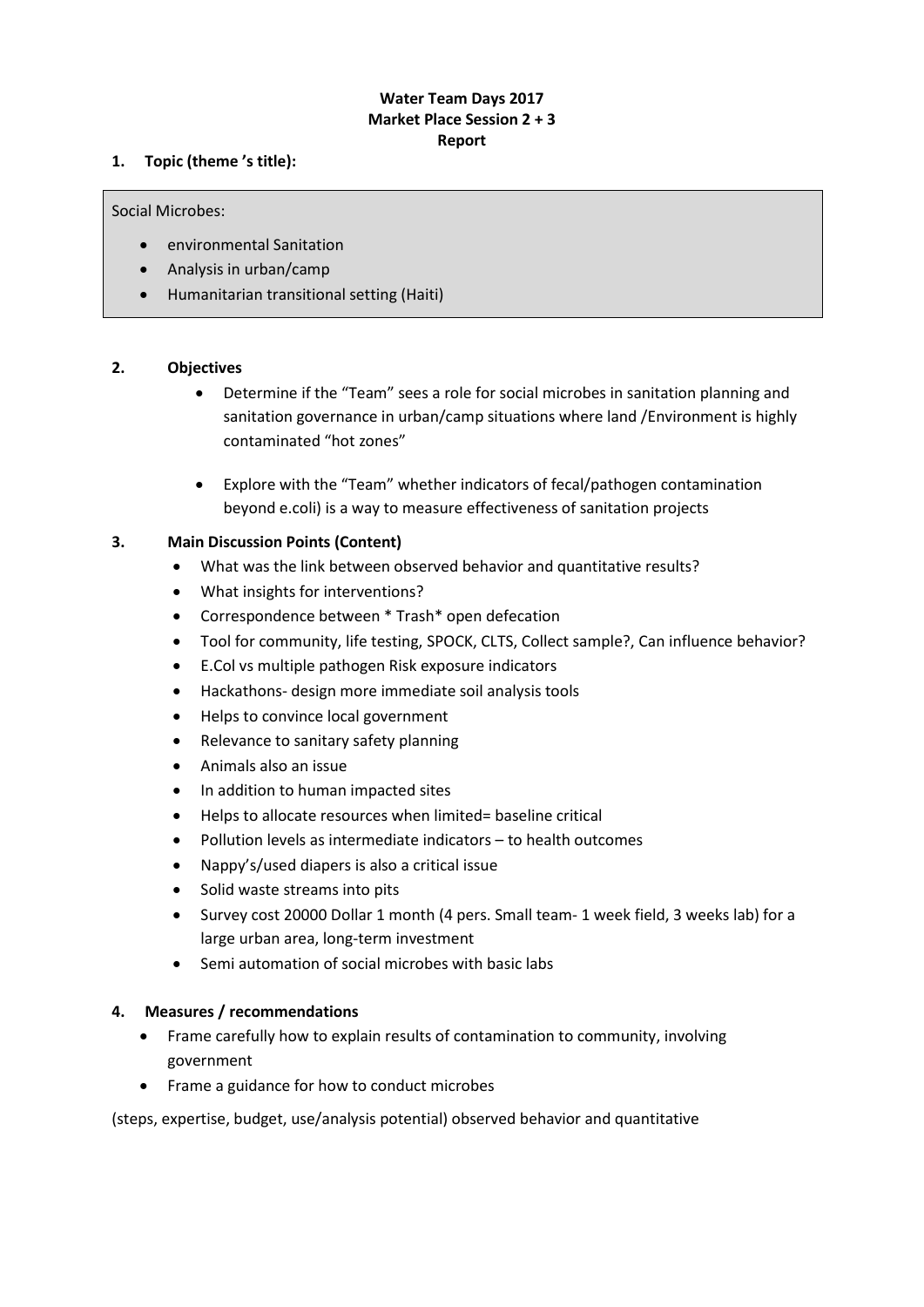**Test:** Do sanitation results intervention and remeasure to see if the tool is viable for future use as a monitoring process

# **Implications of this discussion to my future work on this topic**

- Repurposing land/ remediating land (highly contaminated)
- E.g. measuring land remediation when shifting from shared sanitation to household sanitation
- Influencing willingness to do better animal management
- Monitoring sanitation and possibly health outcomes (sanitation safety planning)

# **Additional comments**

None

**Host: John Brogan, Terre des homes, Kelly Baker, University of Iowa**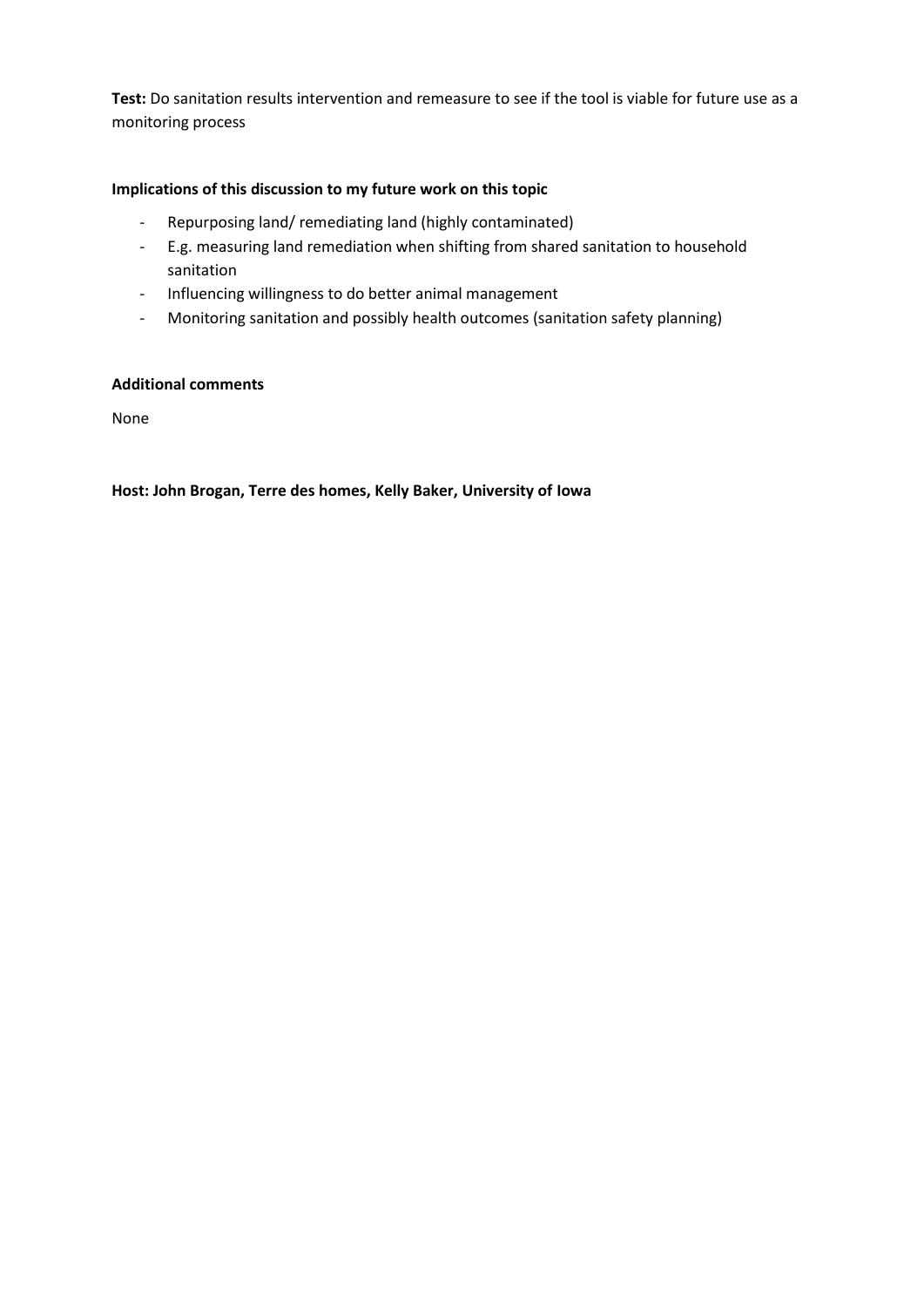Waste Water re-use and faecal sludge management in Jordan

## **2. Objectives**

To overcome the main challenges regarding treated waste water reuse and sludge management in Jordan



#### **3. Main Discussion Points (Content)**

- What can be done to prepare the community and build the trust and change the behavior towards achieving social acceptance to engage and deal with sludge management and reuse of treated waste water?
- What are the main challenges and opportunities to develop circular economy models in sanitation?
- Considering that Arab world is often reluctant to engage in WWWT, what would be the idea to increase the outreach and raise the interest and awareness of the decision makers and to find appropriate mechanism?

### **4. Measures / recommendations**

- Pelletizing for industrial use
- Introduce a participatory planning to involve local communities in the project activities, planning, implementation and monitoring- ask them what they want?
- Show and tell: demonstrate facilities
- Engage with religious leaders (Imans) (biogas for mosques)
- Education- start in schools
- Use TWW for restricted agriculture
- Apply community to community learning and pressure for better solution
- Introduce more efficient irrigation systems
- Involve parliamentarians, leaders, NGOs and academia.
- **5. Implications of this discussion to my future work on this topic**
- This will be used and applied in the implementation of the waste water and faecal sludge management project in Jordan.

**Host:** Mufleh Alalaween, SDC Jordan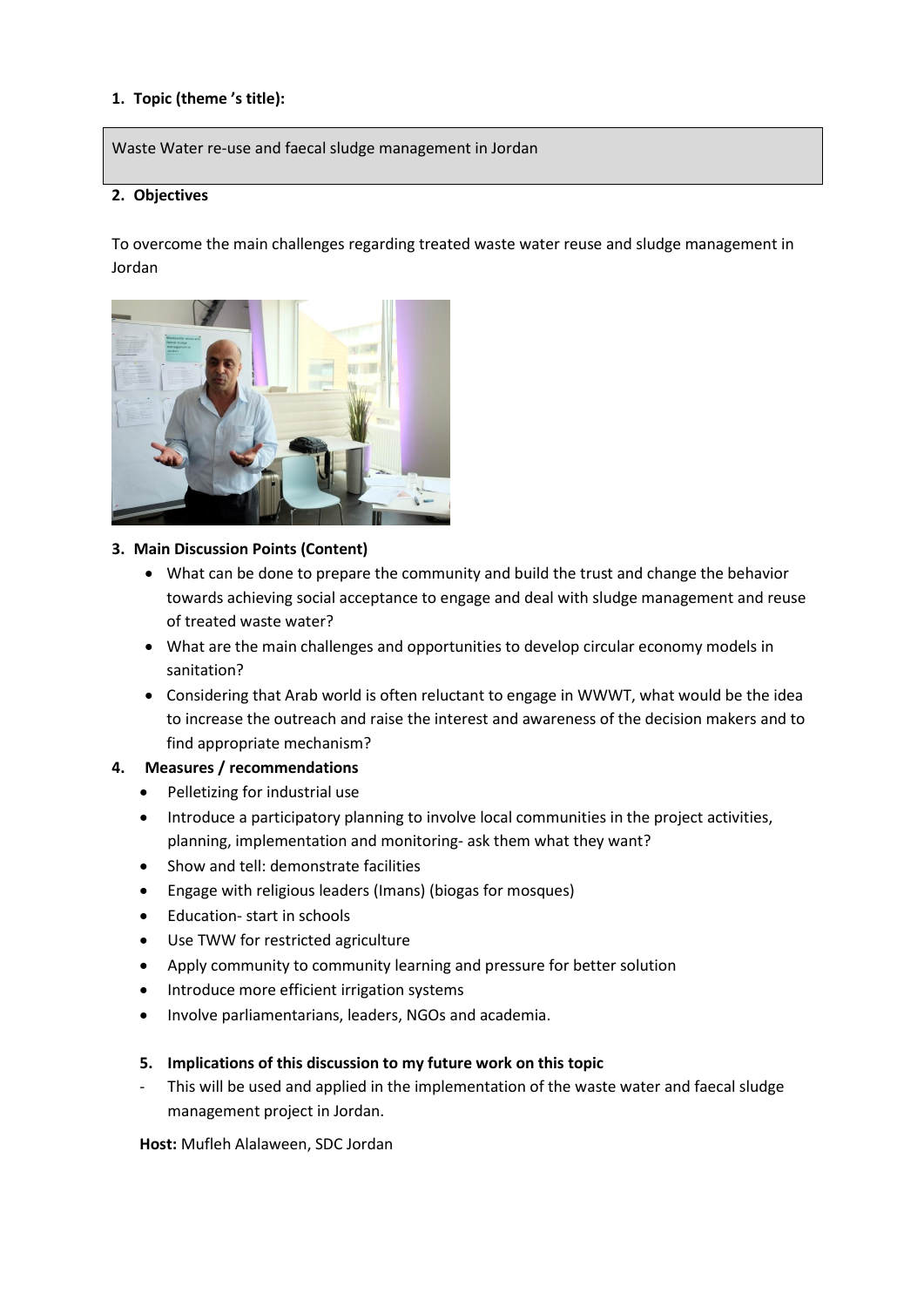Re-used wastewater in Bolivia

# **2. Objectives**

How to reduce sanitary risks for reusing raw or deficiently treated waste water in a urban/rural context of small/middle sized cities



# **3. Main Discussion Points (Content)**

- Importance of having a clear and applicable legal framework
- To have accurate and feasible technology is a must
- The outreach is not only about quantity (how many waste water treatment plans exist), but about quality (which uses can the treated waste water have?)

### **4. Measures / recommendations**

- Work with municipalities especially in the building of a legal framework
- Promote and validate different kind of technologies
- If there is a second phase of the project, same capitalization of experiences must be taken into account
- For a new phase, the level of waste water treatment must be outreached
- **5. Implications of this discussion to my future work on this topic**
	- Include in the project analysis and reflections the topics described above

### **Additional comments**

None

**Host:** Martin del Castillo, Helvetas Bolivia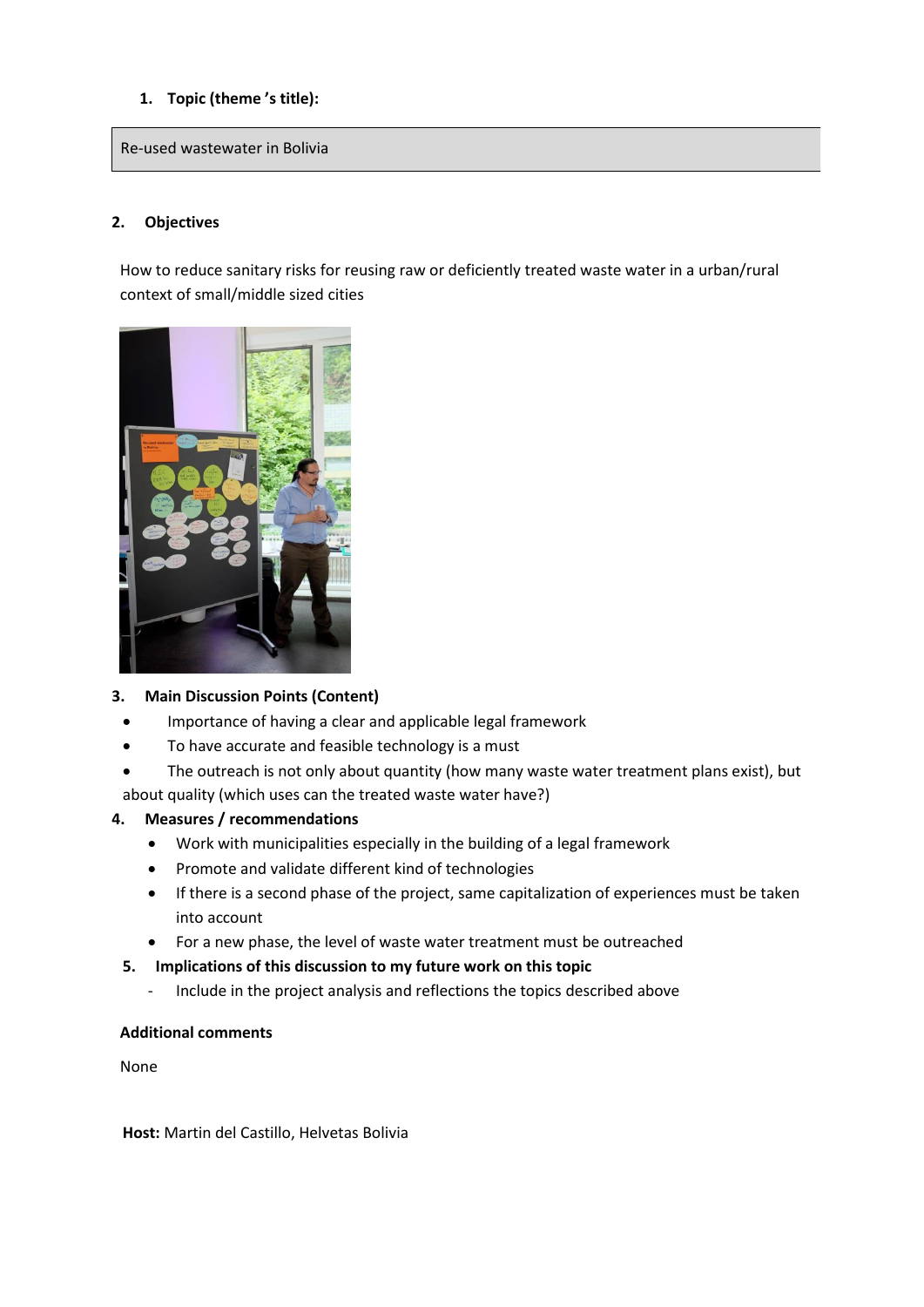Systematic behavior change in water, sanitation and hygiene – Experiences from implementing the handwashing with soap behavior change project in Zimbabwe

# **2. Objectives**

The objective of the market place was to present the main achievements, key findings, challenges and lessons learned from implementing a handwashing with soap behavior change campaign in Zimbabwe in rural and urban contexts. In addition, participants were asked to share their experiences from implementing similar projects and what they have learned, to discuss on ways on how to replicate such campaigns in other contexts and countries, and to discuss on how the private sector can be better involved in such campaigns in a context of difficult economic conditions.



# **3. Main Discussion Points (Content)**

- After a short introduction of the methodology/approach of the project, which is based on five distinct components (1. Pre-study to assess the handwashing and hygiene situation, 2. Quantitative and qualitative baseline to identify the drivers and barriers of handwashing, 3. Design of a population-tailored behavior change campaign based on evidence, 4. Campaign implementation, 5. Quantitative and qualitative follow-up survey to measure the success of the campaign), the main achievements and success stories of the project were presented to the participants. These involve the notable behavior change with regards to sustainable handwashing with soap practice that was achieved by the project with proven effects on the impact level such as the reported reduced incidence of diarrheal diseases both in schools and at the household level, or the increased availability and maintenance of handwashing and sanitation facilities. In addition, project implementation resulted in considerable institutional traction such as the endorsement of the campaign approach (the RANAS model for sustainable behavior change) by the Ministry of Primary and Secondary Education or the scaling up of the campaign by local authorities beyond the targeted areas using their own available resources. The project also managed to influence the inclusion of handwashing with soap in the National Sanitation and Hygiene policy and strategy.
- Key findings from campaign implementation include the importance of collecting baseline data to tailor the campaign design to the target population, as well as the importance of placing handwashing facilities at strategic locations to facilitate the intention and planning to ensure handwashing with soap and to serve as a reminder. Effective and well-designed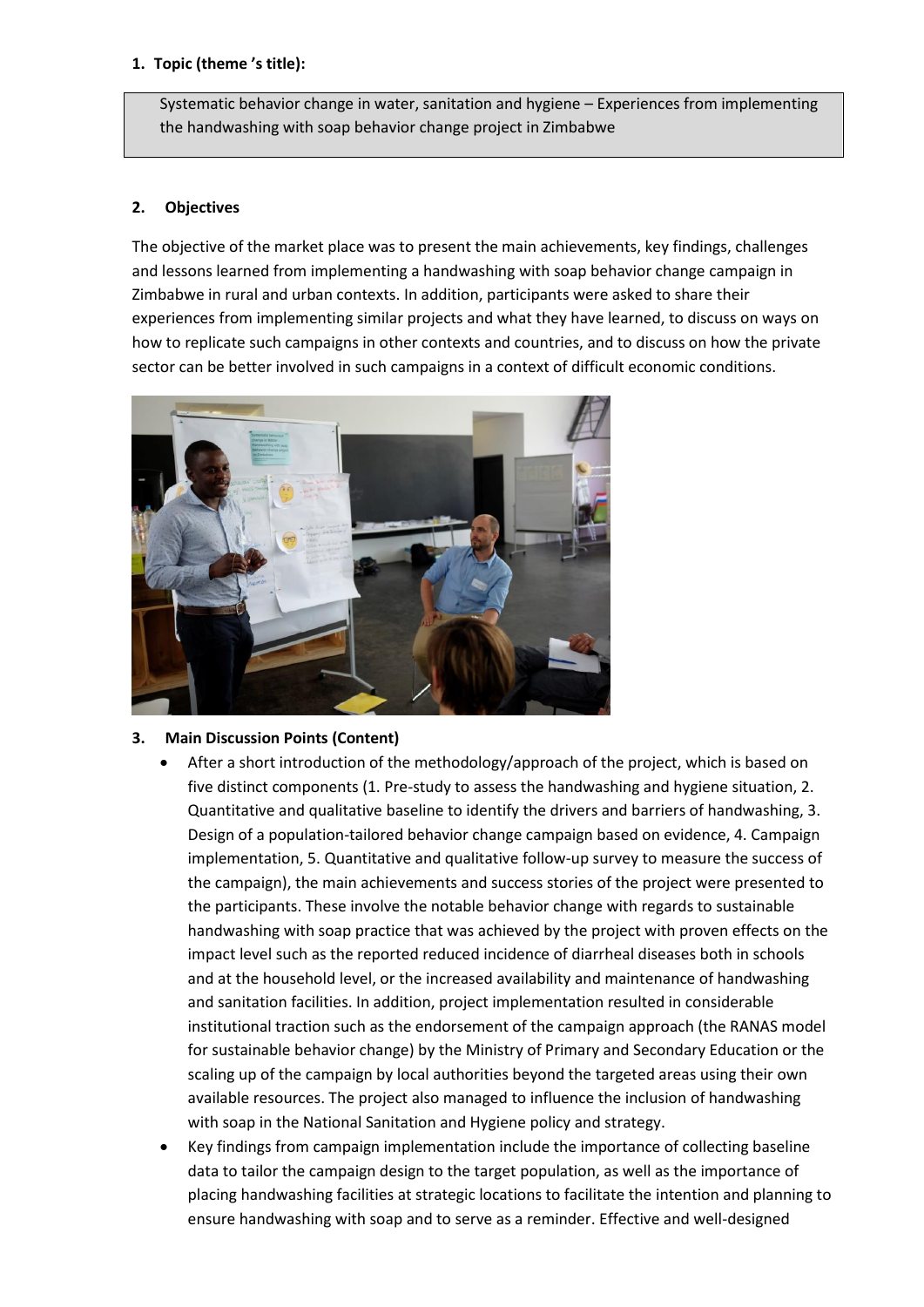monitoring systems support the target groups in the behavior change process. In addition, the project provided scientific evidence that the sole focus on children as agents of change does not lead to the desired behavior change at the level of the whole community as the expected spill-over effect did not occur. Targeting the school children and their caregivers concurrently proved to be the most successful implementation mechanism.

- The main challenges related to the involvement of the private sector, as Zimbabwe is facing a deteriorating economic environment, which renders engagement of the private sector challenging. Participants asked whether it was not even possible to involve multi-national companies such as Unilever in the campaign, which again was not possible as Unilever itself has reduced its business in Zimbabwe significantly in recent years. Another challenge related to the non-availability of water in schools and communities and the low quality of water used for washing hands. Therefore it is key to address issues around access to water and soap in order to enable handwashing with soap. A discussion evolved on how the issue of water availability was approached by the project. The schools and communities were encouraged to ensure water management and spare some for handwashing with soap. The adoption and use of tippy taps too regulates water use during handwashing.
- One lessons learned is that data-driven campaign design results in interventions tailored to the population based on the psychological understanding of the drivers and barriers of handwashing. It is also important to tackle both the frequency as well as the effective technique of handwashing with soap. Following a multi-level approach based on the principle of training-of-trainers allows cascading of the campaign into communities and scaling up of activities in other areas. In addition, institutional support is imperative to sustaining handwashing with soap.
- The RANAS model for sustainable behavior change attracted the interest of participants. Participants were keen to know more about how this theoretical, scientific model has been translated into a practical intervention. For example, the project used white towel demonstrations to trigger awareness and make schools and communities perceive the risk they have if they eat without washing hands thus ultimately affecting their attitude, norms, abilities and self-regulations around handwashing with soap in a positive way.

### **Additional comments**

None

**Hosts:** Blessing Nyagumbo (Action Aid International Zimbabwe), Andreas Steiner (SDC)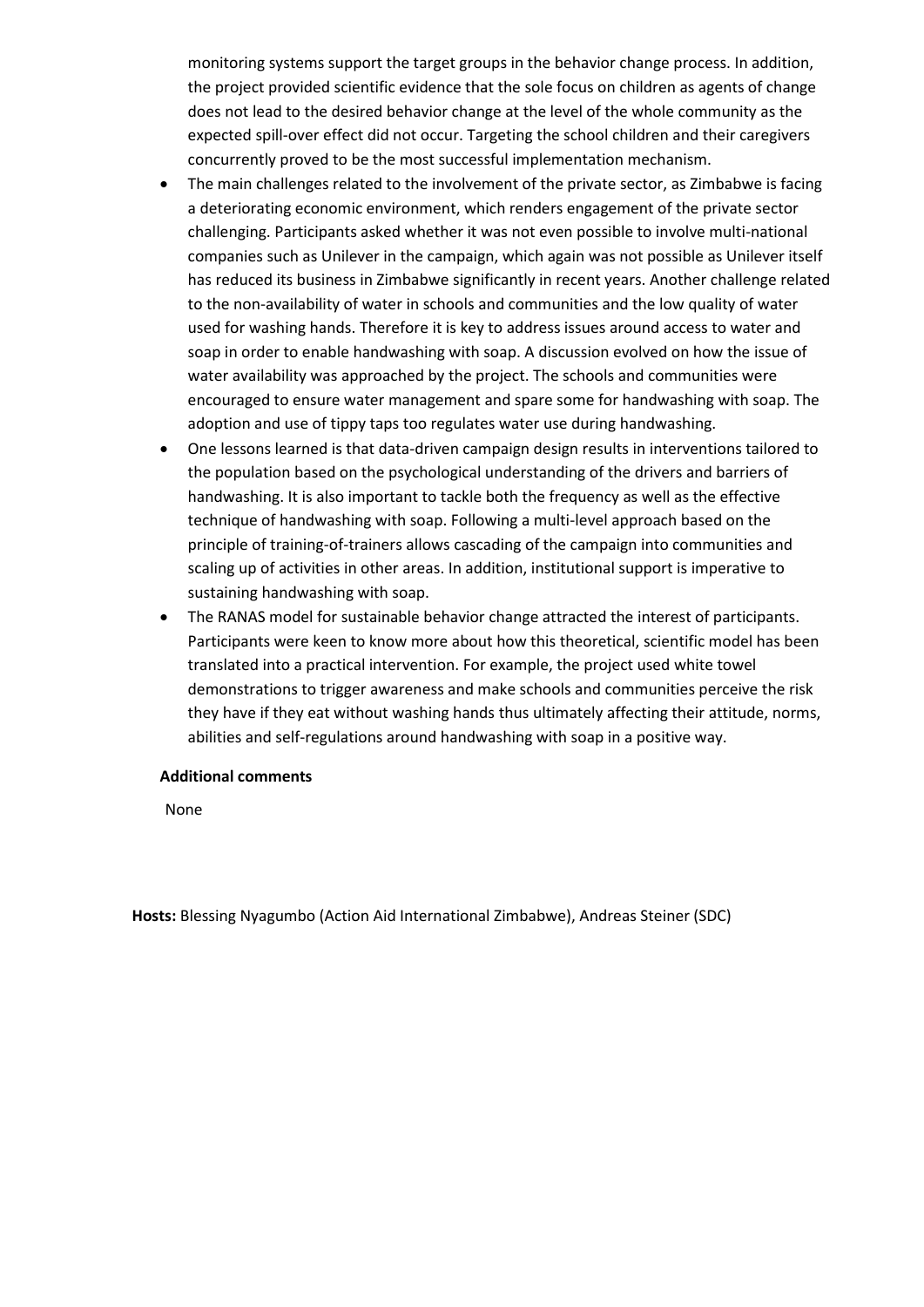#### Faecal Sludge Management in Maputo Mozambique

# **2. Objectives**

Objective: share results on private sector engagement on FSM and get feedback on areas of improvement to maximize efficiency on service delivery and sustain the FSM businesses;



# **3. Main Discussion Points (Content)**

- Limited availability of FSM services prior to project leading to high prevalence of water-borne diseases;
- Initiative driven by the City Council to improve sanitation in the urban district of Nhlamankulo through private sector engagement, with financial support from the World Bank and partnership with WSUP;
- Local solid waste management enterprises were competitively selected, trained and equipped to provide collection and transport services;
- After two years of operation, operators are making profit (excluding repayment of capital investments) and expanding their businesses;
- Outstanding challenges include: affordability for to poorest households, technological development needs for dry sludge emptying and availability of sludge treatment facilities.

### **4. Measures / recommendations**

- Explore cross subsidy mechanisms to support the poor, including equitable tariff structures
- prioritize resource recovery solutions for treatment
- **5. Implications of this discussion to my future work on this topic**
	- stronger focus on treatment and explore the potential for sludge reuse to cover part of the treatment costs

**Host:** Odete Muximpua, World Bank, Mozambique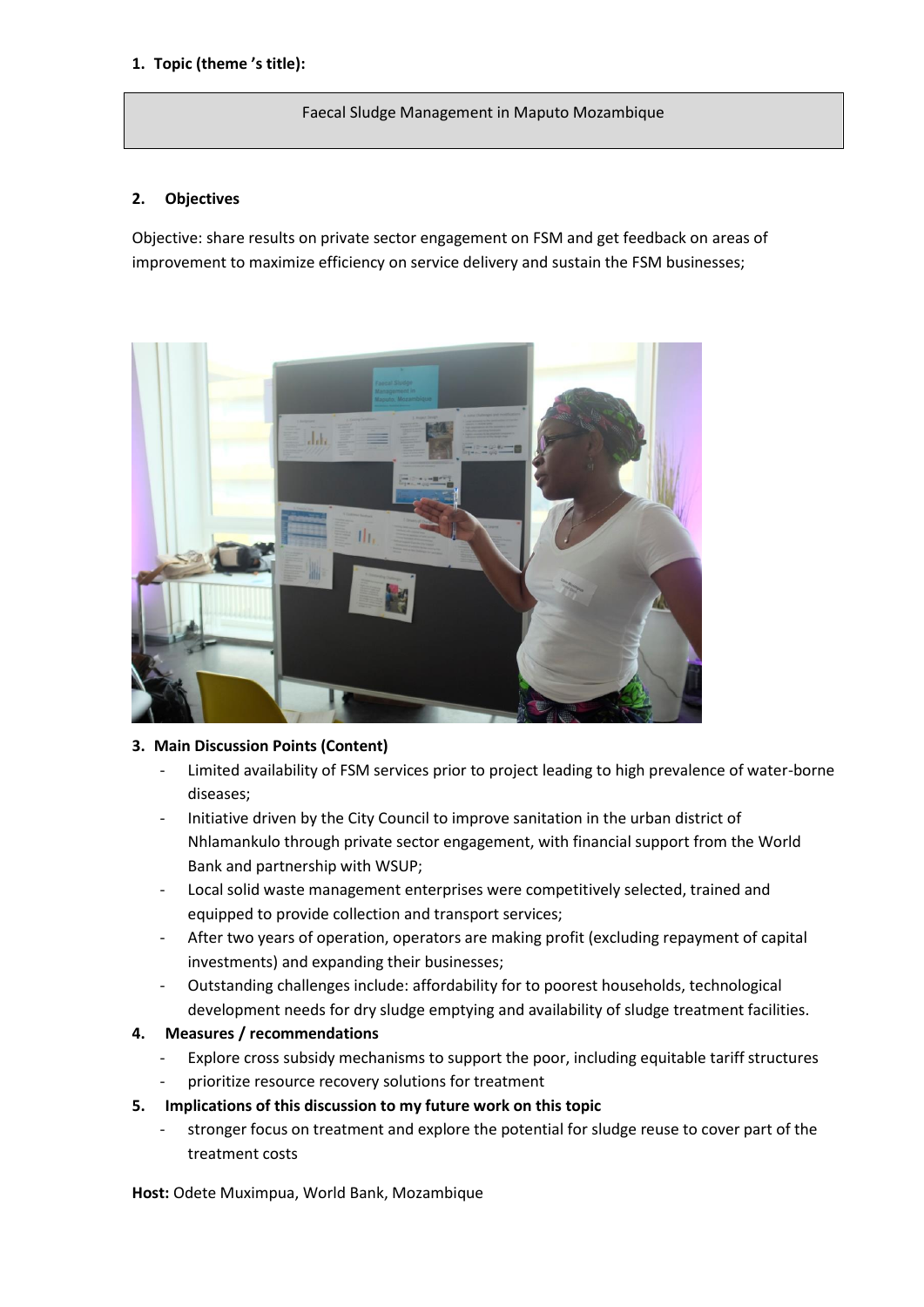#### HWTS for remote communities in Comores

#### **2. Objectives**

- Information sharing about Antenna project designed on the basis of the WATA technology
- Address main success and challenges of the project
- Collect advice/assessment / feedback of the audience



# **3. Main Discussion Points (Content)**

Antenna Foundation develops project based on the autonomous production of chlorine in extremely remote locations of Comores. The very first implementation phase of the project was decentralized, targeting 25 villages. Mixed results came out of this phase 1 especially because of a technology very well adopted but also an unclear community leadership.

This assessment led Antenna Foundation to further work on a centralized basis with 2 chlorine production hubs in Grande Comores. Outcomes regarding HWTS indicators are improved but reaching the last mile distribution by having the technology directly within communities is actually the missing part.

### **4. Measures / recommendations**

- The approach of having chlorine available in urban hubs allows to create influence in hospitals, schools, ect. To then better target HWTS.
- Having only young people involved in chlorine production and distribution in villages is maybe to ambitious. Community leaders have to be involved as well.
- The message of selling or giving chlorine has to be clear and the same in every village from the very beginning
- Technology is adopted but we have to focus on fostering distribution networks
- **5. Implications of this discussion to my future work on this topic**
	- Very relevant insights for project management in the future
	- Next assessment will take the above mentioned points into account
	- Strengthen the current strategy with inputs from part 4

**Host:** Jerome Voillat, Antenna Foundation (based in Geneva)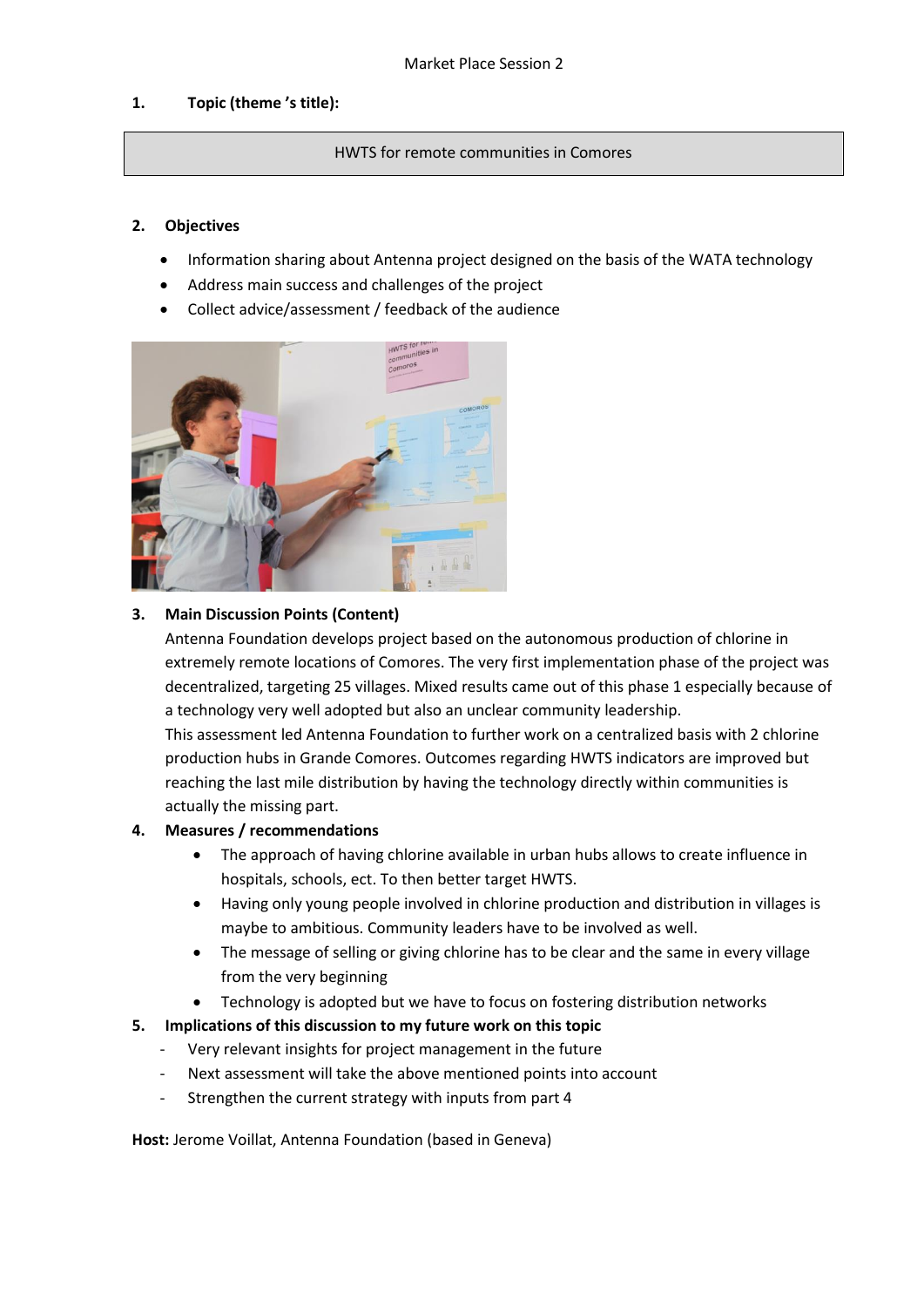### SDG 6 Monitoring in Uganda

### **2. Objectives**

Present to the group the new monitoring framework and the challenges ahead



## **3. Main Discussion Points (Content)**

- Organisation of golden and Platinum Indicators
- Endorsement/Adaptation of indicators
- Organisation of data collection/indicator monitoring
- Challenges ahead
- GEMI Monitoring in Pilot countries e.g. Uganda, Jordan
- Governmental commission was set up to do the monitoring
- Civil Society must be involved- monitoring water quality and access
- ADA SDG indicator monitoring
- **4. Measures / recommendations**

Identify others

Have independent monitoring/regulation

- **5. Implications of this discussion to my future work on this topic** Get more into the real world of data collection and processing
	- Find out more about how it is actually organized

### **Host: Klaus Leroch**